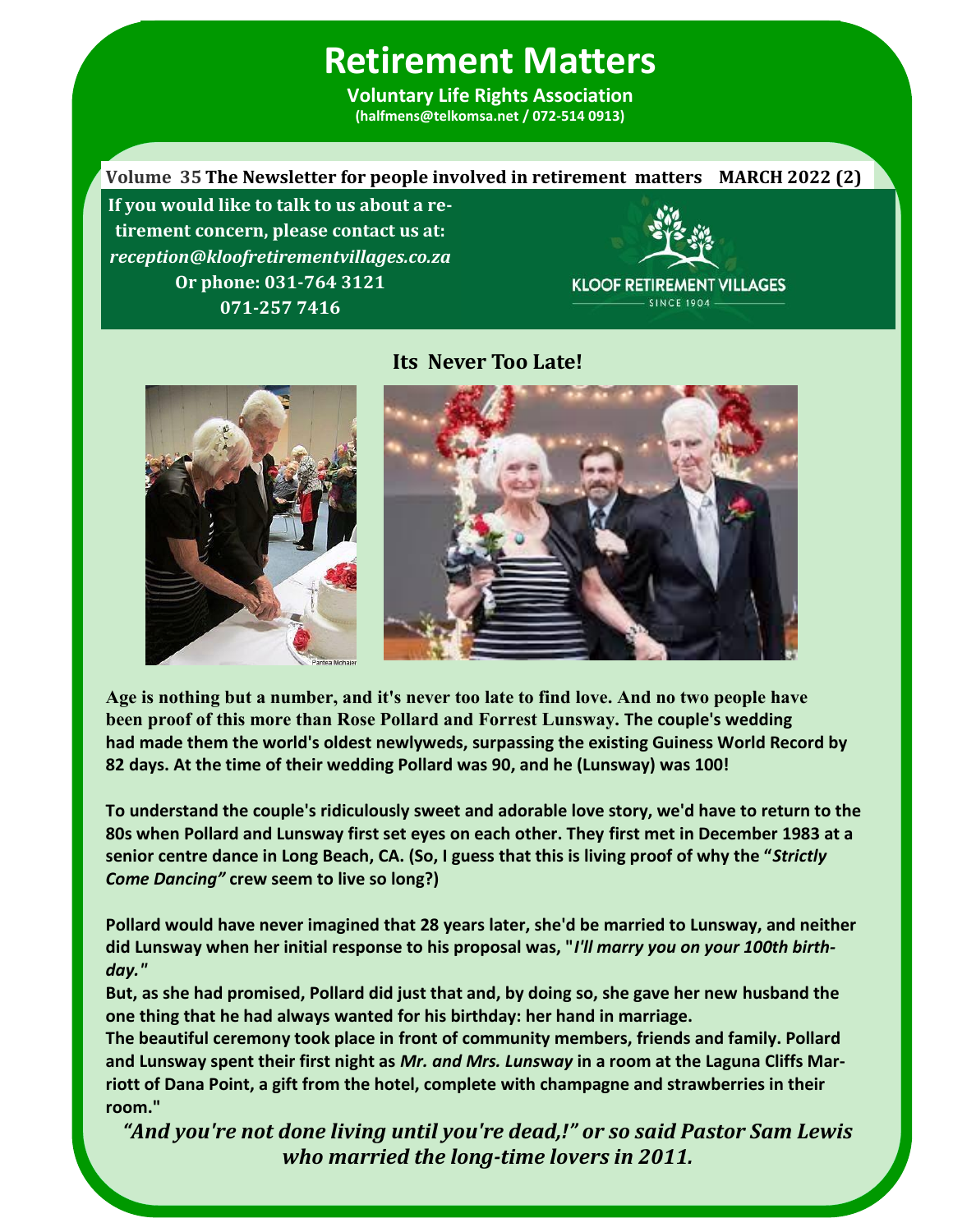# 2 **Retirement Matters** **Harriette Thompson**



**Not only does Harriette Thompson hold the record for the oldest woman to complete a marathon at the age of 92, but two years later she broke a new record by becoming the oldest woman to complete a half-marathon! Harriet didn't start running until she was in her 50's and didn't participate in a marathon until she was 76, proving that it is never too late to try something new. As a two-time cancer survivor, Harriette motivated herself by running for a cause. Her efforts helped to raise over \$100,000 for cancer research.**

### **Is retiring near family wise?**

Retiring near family can mean many things, not just being close to your grown children and grandchildren. Depending on your situation, it might mean having an adult child living in your home - or it might even entail taking care of an elderly parent. Sometimes it is not that easy, as seen by the 1 in 7 baby boomers who are '*sandwiched' -* providing financial support to both children and parents.

#### **Pros of retiring near family**

- The chance to see, and be part of, the lives of your grandchildren as they grow up.
- The ability to help new parents as they juggle careers and child rearing.
- The chance to regularly see your family members.
- A built-in social network.
- Support for your parents as they age.
- Support for your children who need it.
- Support for you, yourself, as you age.

#### **Cons of retiring near family**

- Sometimes you can be too close.
- Adult children with kids can move a lot. That means that you will probably have to move too.
- Your children or family might not live in a geographically desirable area.
- You might feel taken advantage of as the default baby sitter or unpaid caregiver.
- Among retired couples, one member might want to be near the kids, while the other perhaps prefers another dream.
- As elderly parents you, yourself, may prove to be a burden to them especially if you are *needy*, or other siblings don't help out.

*The foregoing comments were the result of a survey conducted by an American company* 

**– Top Retirement**

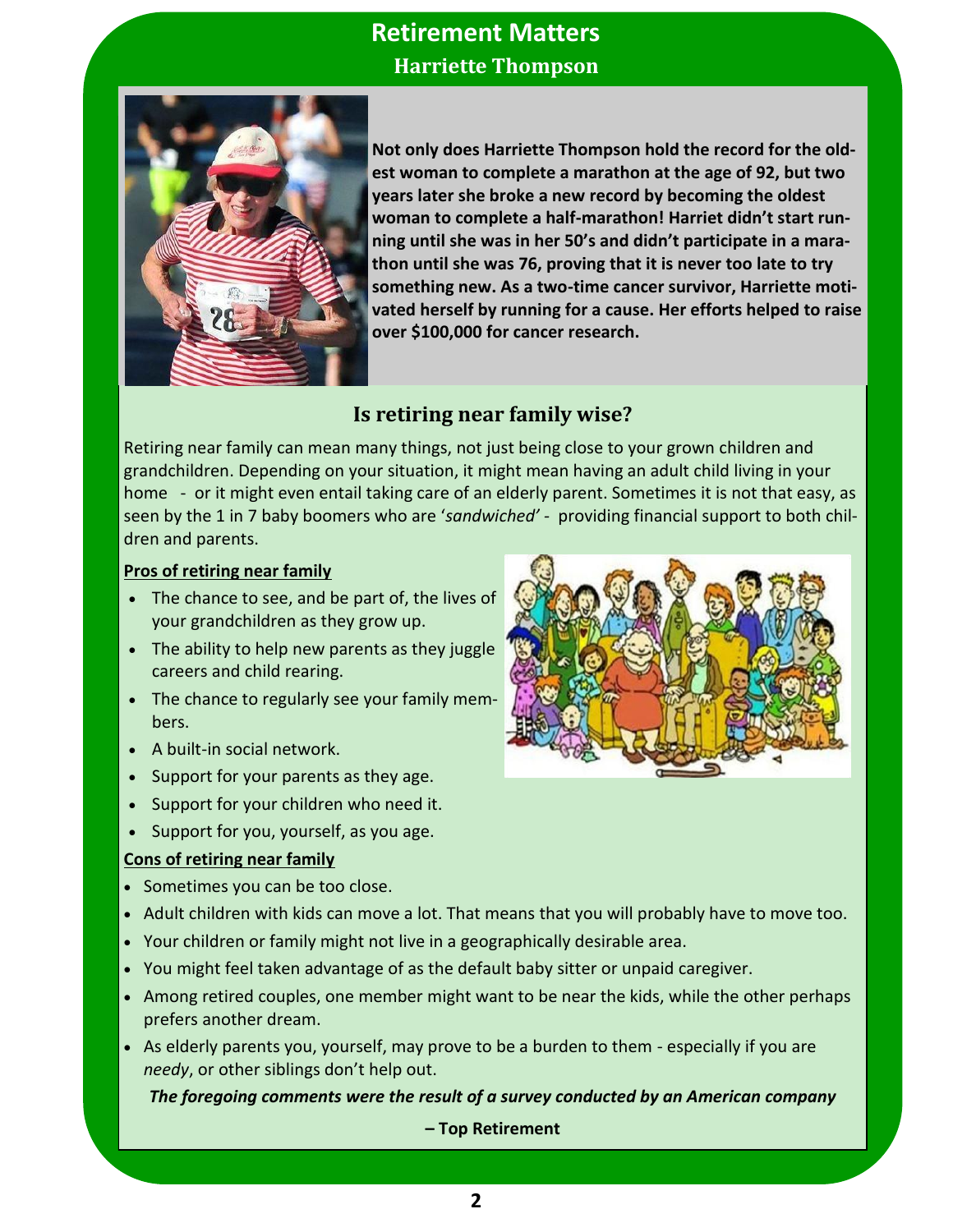# 3 **Retirement Matters Downsize - yes… But Don't Touch My Books!**



Okay, I'm gonna blame this on my husband because husbands are good for that sort of thing. But the truth? I should have known better. When Bob and I decided to downsize from a three-story house to a two bedroom cottage on a retirement estate, there were the inevitable decisions of what should go, and what would stay. This process clearly identified for me that I found it extremely painful to part with my vast collection of books. (My husband showed scant sympathy, as he had no problem parting with books that he had already read! His words were ..."*You'll feel lighter.")*

#### **Reducing my library to one bookcase**

While I liked the idea of a literary diet, I knew in my heart that he was wrong. Even if I had no intention of re-reading my accumulated books, there was something about their quiet presence that I found both soothing, and visually pleasing. But the downsizing task demanded that I reduce my library from 47 shelves (scattered in bookcases and hanging shelves over three floors) to seven shelves, all to be contained in a single bookcase in my new office. The radical reduction of my library was agony. But, I told myself, Bob's right. Time to let go!

I managed to keep two more boxes of books, by making room in my new office for a single, standalone bookcase from my daughter's old bedroom. So, what to do with those books now destined to be discarded - condemned to death? Feeling keen kinship with all these yellowing volumes, I wanted to make sure that each of the rejects found a caring new home. So, I hauled 15 heavy boxes to a facility where, a few months from now, a local Women's Club was set to sponsor a used-book sale - the proceeds of which would provide college scholarships for deserving local girls. But while the cause was good for my heart, it wasn't so good for my back. By the time we returned home, I knew I wouldn't be packing up any more boxes of books for sale - for a while!

Next, I begged friends to come over and take books. One after the next (most of them, like me, writers), responded with derisive snorts. "*Are you kidding me? I've already got more books than I can handle. Come take some of mine."* Ha. Ha. Ha. Then I surveyed the empty shelves and went into mourning for months. Reluctantly I had to finally (and regrettably) call in a junk dealer to cart off the remaining hundreds of books, among them copies of memoirs and anthologies I'd optimistically published decades ago.

Now in my new cottage since May, I am still sad, when I think of all the books I ejected from my life. Now abandoned and alone, their absence weighs heavy. That feeling of loss has been exacerbated by [the brave new world of Zoom.](https://www.nextavenue.org/virtual-connections-have-never-been-more-popular/) (I know, you're supposed to look at the person who's talking, not the backdrop. But if there are bookshelves in the frame, that's where my gaze goes. And that's where it stays). I am not, by nature, the envious sort. But this unsought entry into people's homes has stirred something raw in me. When I'm on Zoom, all I can see are all those damn shelves with their rows upon rows of - sigh - books. "*This living room will never feel like home if we don't have some books in it!"* So, without apology, I now say... *Bring on the books!* 

**Adapted/shortened from the original article by Jill Smolowe (The author of** *Four Funerals and a Wedding -* **Resilience in a time of grief. Visit www.jillsmolowe.com).** 

**....................**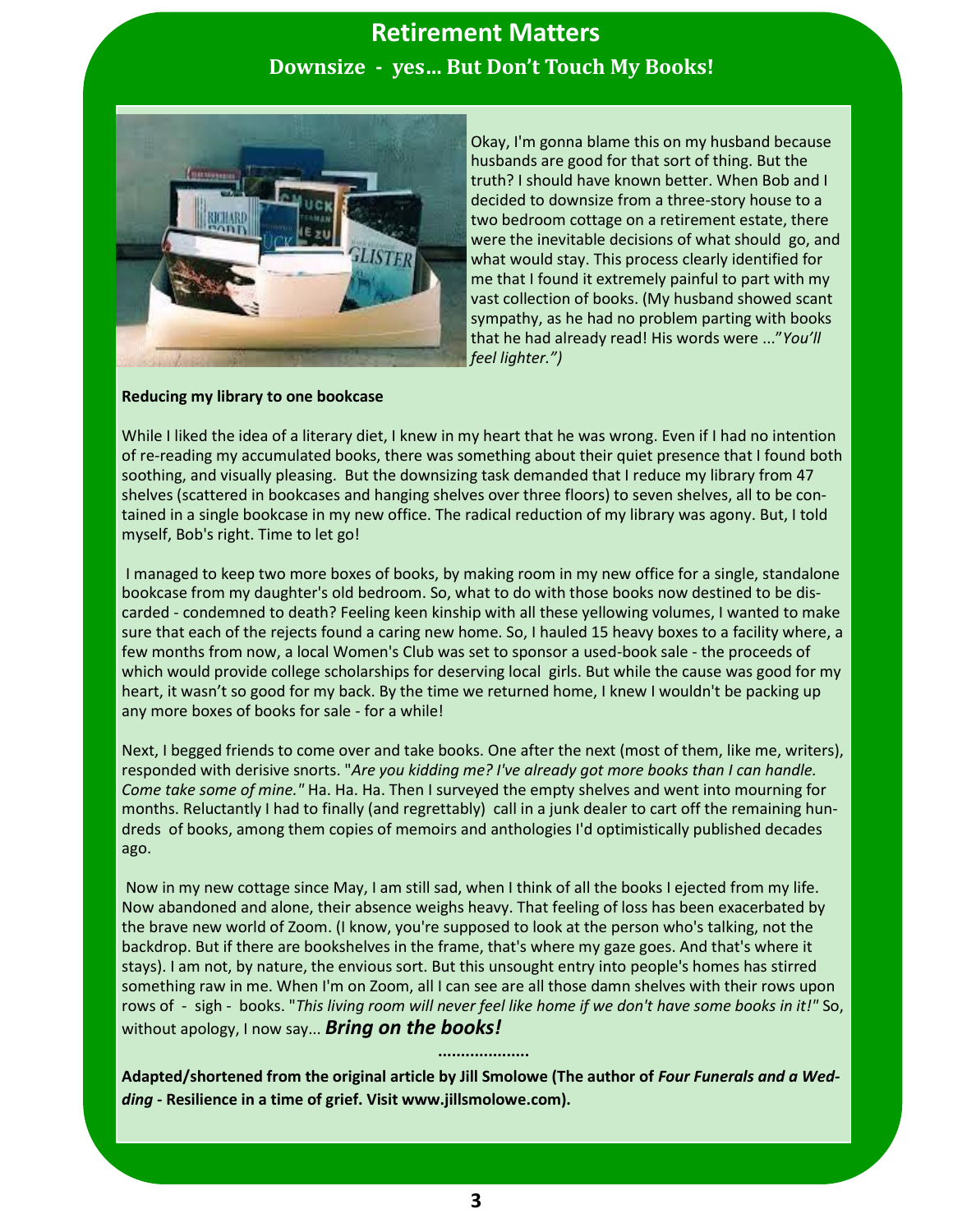### **A Pet Protocol— keeping pets in a retirement village**



While it is recognised that pets are often needed, and important to people, their entry into a communal living environments, such as a retirement villages , has to be controlled; and it for this reason that this guideline was compiled.

Residents who are moving in from their own abode and are seeking to bring with them a family pet, will, whenever possible, be viewed more favourably. Applications from those already resident on the Estate, and seeking to obtain a *new* pet, may well be viewed less sympathetically.

#### **Types of pets**

**Small household pets...** such as birds and fish are freely permitted.

**Dogs...** will only be considered for approval IRO independent living cottages. They will not be permitted in apartments, or bedsitter type accommodation. Ideally smaller dogs are preferred, with the maximum sizelimit being restricted to that of a Labrador.

**Cats...** are not allowed on site at all. This unfortunately being due to their more feral natures; tendency to wander, and habit of marking territory, and killing natural birdlife, lizards etc.

#### **Applications to bring in dogs**

These must be submitted to the *Management Association* for approval. Additionally the immediate neighbours should be consulted, as they are most likely to be effected by any untoward behaviour of the animals concerned e.g. excessive barking, or uncontrolled behaviour.

#### **Specific guidelines IRO dogs**

The following must be adhered to:

They must be neutered prior to entry (the dog, not necessarily the owner!)

They must have a rabies inoculation. (Proof of which must be placed on the owners file)

They must not be allowed to roam freely on the Retirement Estate property.

They must be on a leash when being taken for a walk.

Their owners must avoid walking them on '*exclusive use'* property.

Any faeces/*'poops*' must be picked up immediately and disposed of appropriately.

Providing none of the other residents object, they may be taken into a community centre, for example if the owner wishes to attend an Andre Rieu movie on a Friday night.... But may not enter the dining room.

#### *Failure to comply with these requirements may result in the resident being*

#### *requested to remove the pet*

#### **Temporary absence of the resident**

**The resident goes to town...** So long as the animal remains inside the cottage and does not bark incessantly, then this is no problem.

**The resident goes on holiday for three weeks...** They must arrange alternative accommodation for their animal.

CONTINUED ON NEXT PAGE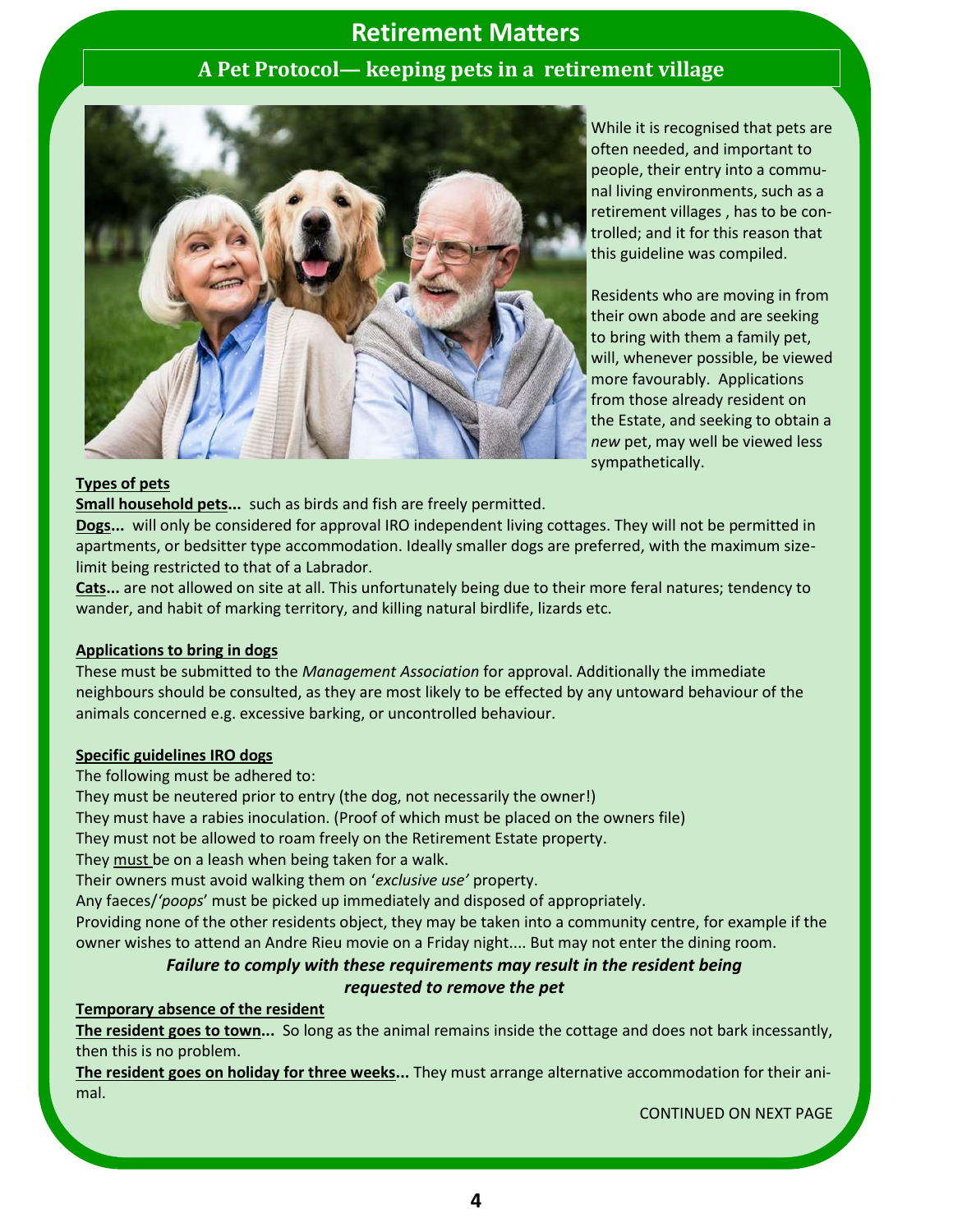## **A Pet Protocol— keeping pets in a retirement village (continued)**

#### **The ability of the resident to look after their dog**

It is essential that the dog's owner is able to care for them – this can be problematic for some residents as they age - for example:

#### **The owner becomes ill and is bed-ridden or even hospitalised for a few weeks?**

Immediately this occurs, a designated family member must remove the animal and care for it until, the resident recovers. In the event that this does not occur, the dog will be placed in local kennels, with the fee being for the account of the resident.

#### T**he owner moves into frail care permanently**

Immediately this occurs, the animal will be permanently removed from the Estate. Failure for this to occur, or if another person willing to 'adopt' the pet cannot be found - the dog will be taken to the local SPCA.

#### **The Resident/owner 'passes on' dies**

The designated person, or family member, must immediately remove the animal. Failure so to do will result in the dog initially being placed in kennels, and after a period of 2 weeks, should no collection be made, being taken to the SPCA. Again all costs resulting from such actions will be for the account of the deceased residents estate.

#### *Being allowed to keep a pet in a retirement village, is a privilege, not a right, which in the event of an owner not abiding by the guidelines, may be withdrawn.*

*………………..*

#### **Henry Spencer**

*For those who may consider this article too strict, please remember it was compiled to cope with all eventualities, and the majority of the details that are mentioned have occurred in the various estates in which I have worked.*



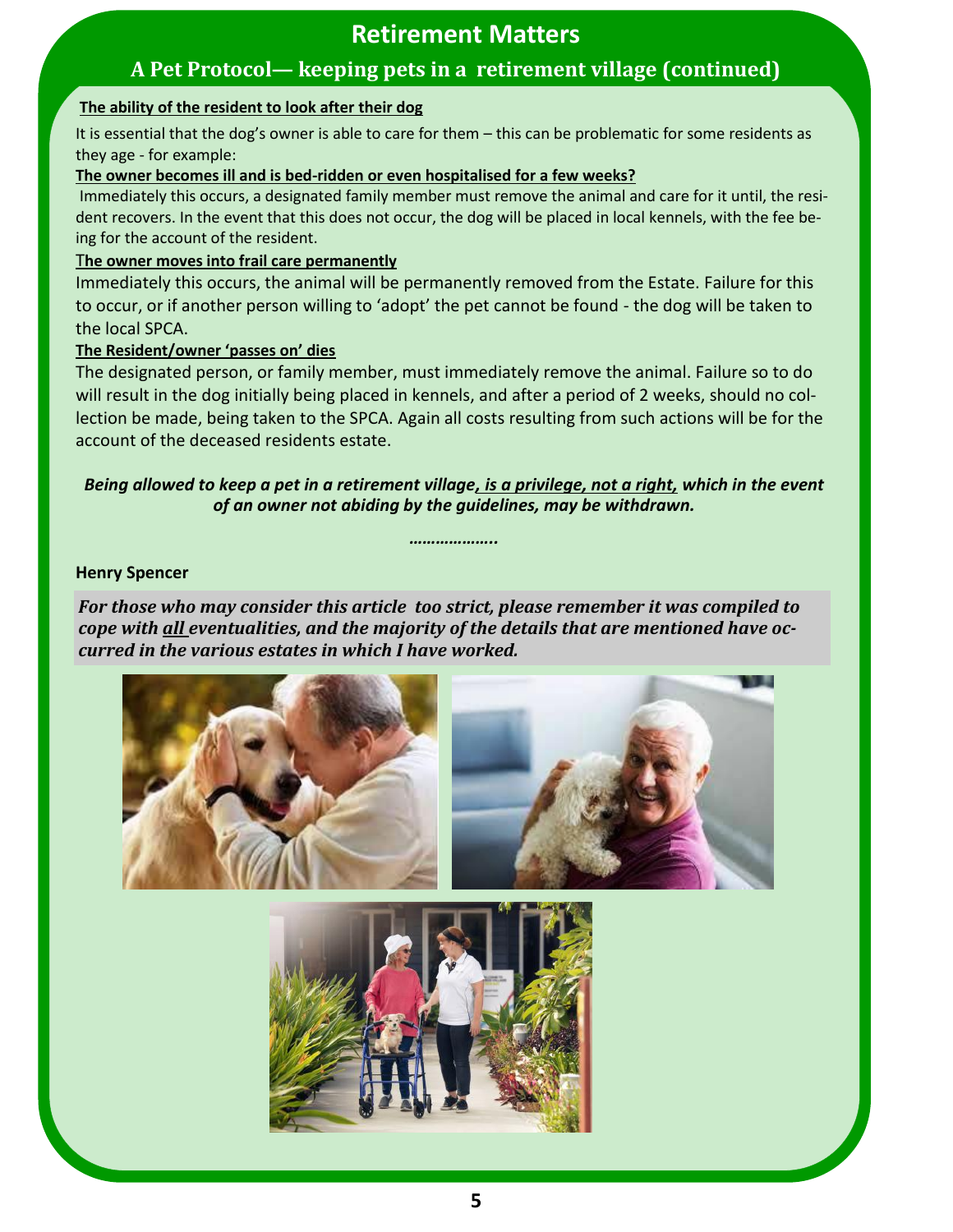## **What symptoms of Parkinson's disease make it difficult to drive a car?**



If a person is in the early stages of the disease, they may be able to drive safely. Their medications may control their symptoms well enough to ensure that they are still well-coordinated, and able to react in a safe and timely manner. However, as a person's Parkinson's disease symptoms worsen over time, they may start to lose the ability to drive a car safely. A person with Parkinson's disease [may for example](https://www.parkinson.org/Living-with-Parkinsons/Managing-Parkinsons/Activities-of-Daily-Living/Driving)  [not](https://www.parkinson.org/Living-with-Parkinsons/Managing-Parkinsons/Activities-of-Daily-Living/Driving) be able to:

- react quickly to a hazard
- turn the steering wheel
- push on the brake or gas pedal

Below are some of the symptoms that can make it difficult for a person to drive a car safely:

#### **Tremors**

[Tremors](https://www.medicalnewstoday.com/articles/parkinsons-tremor) are a [common symptom](https://www.ncbi.nlm.nih.gov/pmc/articles/PMC6186312/) of Parkinson's disease. These involuntary muscle contractions can cause a person to jerk or shake. Parkinson's disease tremors can affect a person's hands and may only appear on one limb or down one side of their body. Involuntary movements can become dangerous if a person is driving a vehicle.

#### **Stiffness and rigidity**

Stiffness and rigidity is another common symptom, eventually present in [89% of](https://pubmed.ncbi.nlm.nih.gov/32041374/) cases of Parkinson's disease.

Parkinson's disease can cause a person's arms or legs to stiffen and become rigid. This stiffness can occur on either sides or just one side of a person's body. This can cause a person to experience a [decreased](https://www.parkinson.org/Understanding-Parkinsons/Symptoms/Movement-Symptoms/Rigidity-Stiffness#:~:text=Rigidity%2C%20while%20seldom%20the%20main,a%20decreased%20range%20of%20motion.) range of motion. If Parkinson's disease causes stiffness that heavily impacts a person's range of motion, this may make it difficult for them to drive a vehicle.

#### **Lack of balance and coordination**

The disease may also cause a person to experience poor balance and coordination. And could [make it difficult](https://www.parkinson.org/Living-with-Parkinsons/Managing-Parkinsons/Activities-of-Daily-Living/Driving) for a person to keep their balance or begin to move when they have been sitting still for a period of time. If a person has poor balance and coordination, this can impact their ability to safely drive a car.

#### **Cognitive impairment**

Parkinson's disease can cause a person to [experience](https://www.parkinson.org/Understanding-Parkinsons/Symptoms/Non-Movement-Symptoms/Cognitive-Changes) cognitive changes. This means that the person may:

- be easily distracted or disorganized, and find it difficult to plan ahead
- find it difficult to accomplish certain tasks
- find it hard to focus in situations that divide their attention
- feel overwhelmed when having to make choices
- have difficulty remembering certain information
- have difficulty finding the right words when speaking

CONTINUED ON NEXT PAGE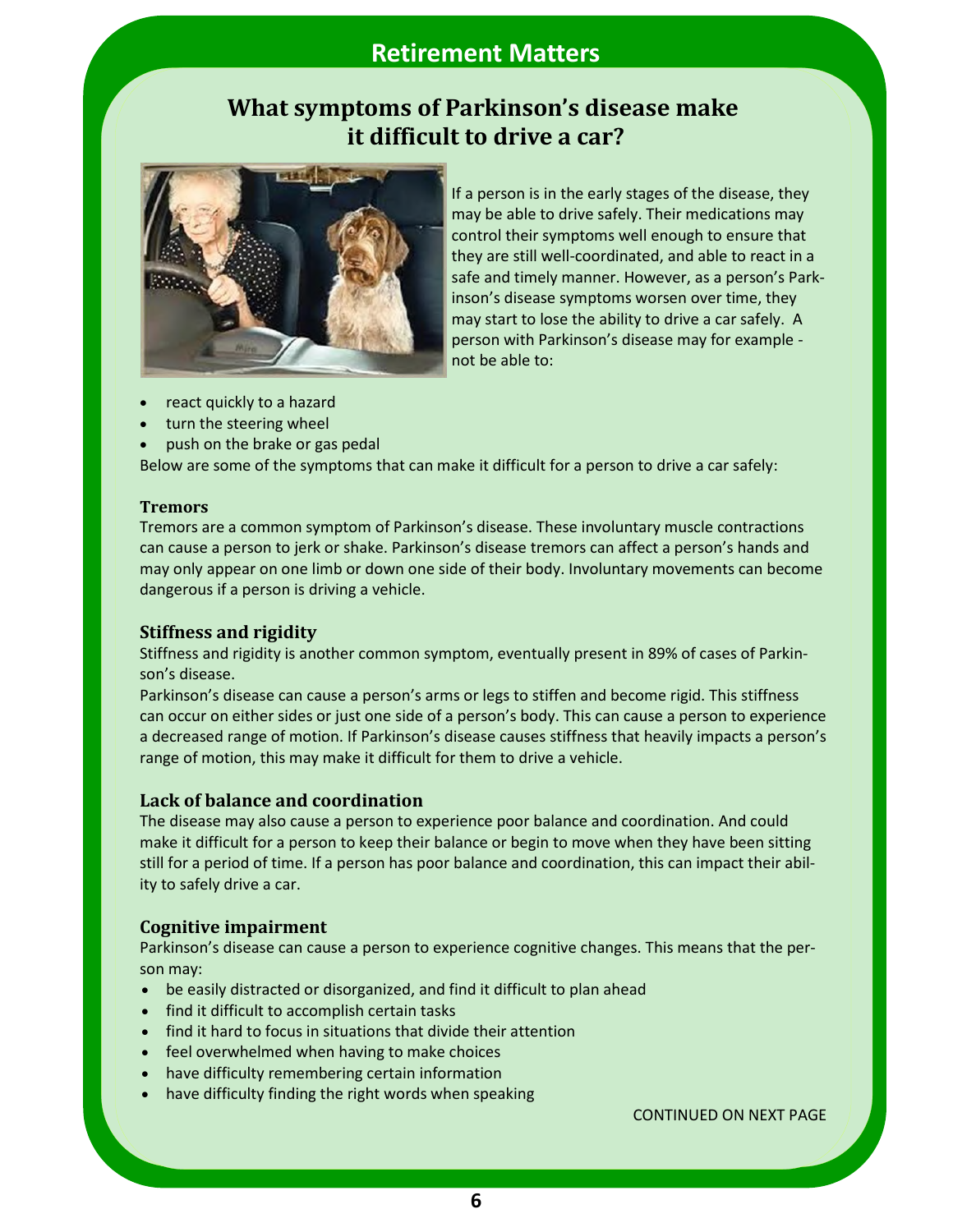## **Parkinson's Disease can make it difficult to drive a car**

#### CONTINUED

If a person has these cognitive changes, it may seriously affect their ability to drive safely, such as not being able to react to a hazard in the road or paying attention to the actions of other vehicles.

#### **Parkinson's disease medications and driving**

Common Parkinson's disease medications can also cause side effects that affect how safely a person can drive. For example, *carbidopa* and *[levodopa \(Sinemet\),](https://www.medicalnewstoday.com/articles/sinemet) [amantadine,](https://www.medicalnewstoday.com/articles/325643) [dopamine agonists,](https://www.medicalnewstoday.com/articles/dopamine-agonists) and [anticholinergics](https://www.medicalnewstoday.com/articles/323514)* can cause the [following](https://www.parkinson.org/Living-with-Parkinsons/Managing-Parkinsons/Activities-of-Daily-Living/Driving) side effects:

- Sleepiness
- Dizziness
- blurred vision
- confusion

Not every person with Parkinson's disease will experience these side effects. However if they do, they should report them to their doctor, who may be able to adjust the person's medication to help decrease these side effects.

#### **When to stop driving a car with Parkinson's disease**

People should stop driving if their Parkinson's disease symptoms and medications make it unsafe to drive.

#### *..* **Tips for transitioning from being able to drive to not being able to drive**

If a person has Parkinson's disease but can still safely drive, they may wish to begin transitioning away from driving. A person may wish to reach out to friends, or family, or a Parkinson's disease support group for help to ease the transition. They may initially wish to start limiting their drives to shorter trips and only drive on familiar roads. It may also be a good idea to avoid: rush-hour traffic, driving on roads that are often busy, and driving in bad weather, at night, or when visibility is poor.

**....................**

#### **Courtesy of MNT Daily NewsLetter Written by Adam Rowden on March 11, 2022**

**READ PREVIOUS NEWSLETTERS, or OBTAIN BOOKS WRITTEN BY THE AUTHOR, PLEASE LOG IN TO** 



**www.henryspencerauthor.com OR PHONE HIM ON... Mobile: 027+72-514 0913 OR EMAIL HIM ON: halfmens@telkomsa.net**



*"Books are the quietest and most constant of friends; they are the most accessible and wisest of counselors, and the most patient of teachers." – Charles W. Eliot*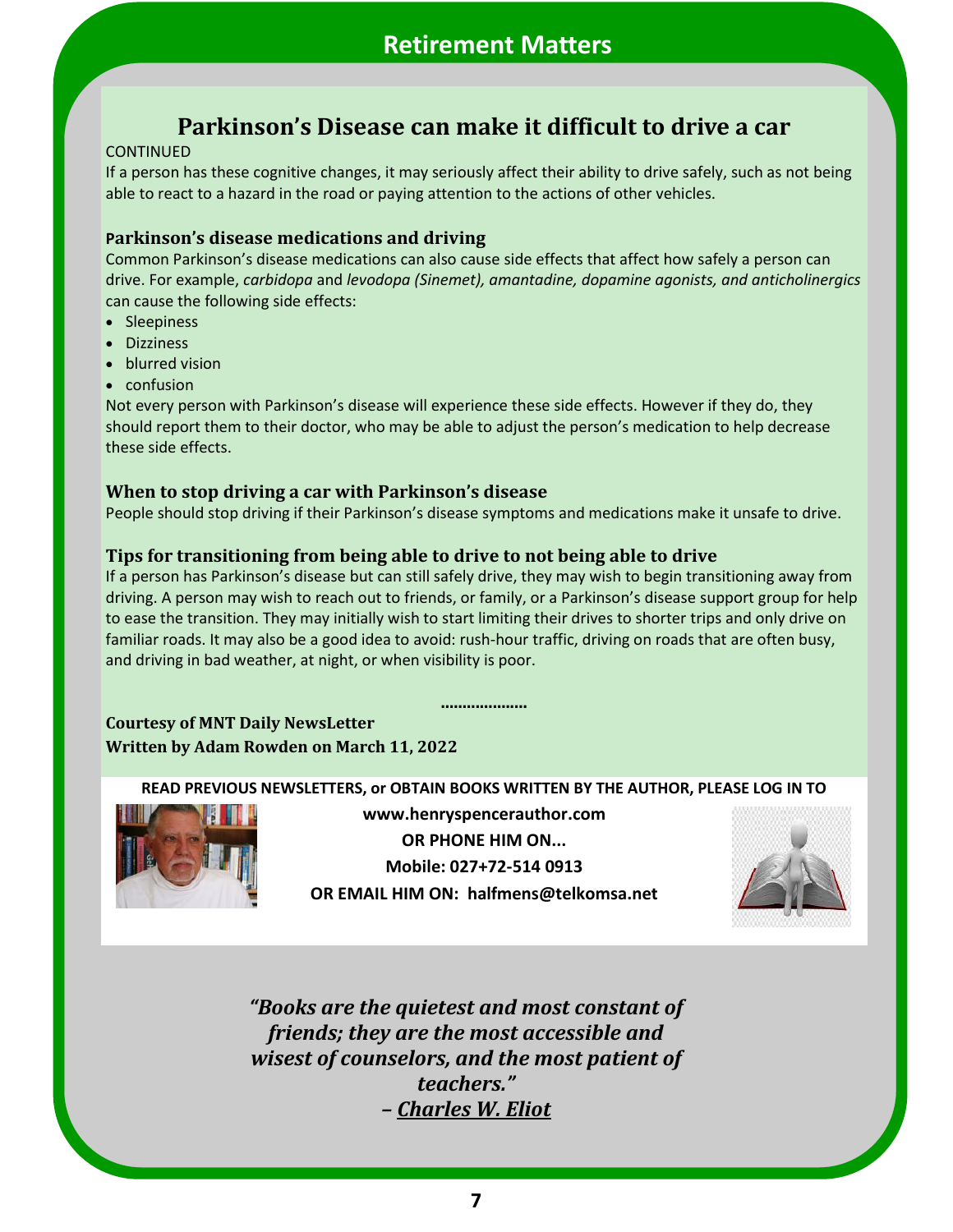

### **Your never too old**

*Whilst the skin may pucker and wrinkle Courage and determination won't Whilst our muscles may shrink and weaken Commitment and dreams don't*

*……….*

*So follow your dreams and don't give up Drink from Odin's adventurous cup Experience and wisdom may help you adapt As you follow a road, which few men have mapped*

*……….*

*You're never too old to learn a new song And who the Hell cares if you get it wrong Just tighten your belt and lengthen your stride The journey ahead's an adventurous bride*

*……….*

*Ignore naysayers - that seek to deter When you reach the horizon? - they'll still be back here You've nothing to lose - and little to fear Though those left behind - may shed a sad tear You're never too old to follow your dreams!*

**Henry Spencer**

**....................**



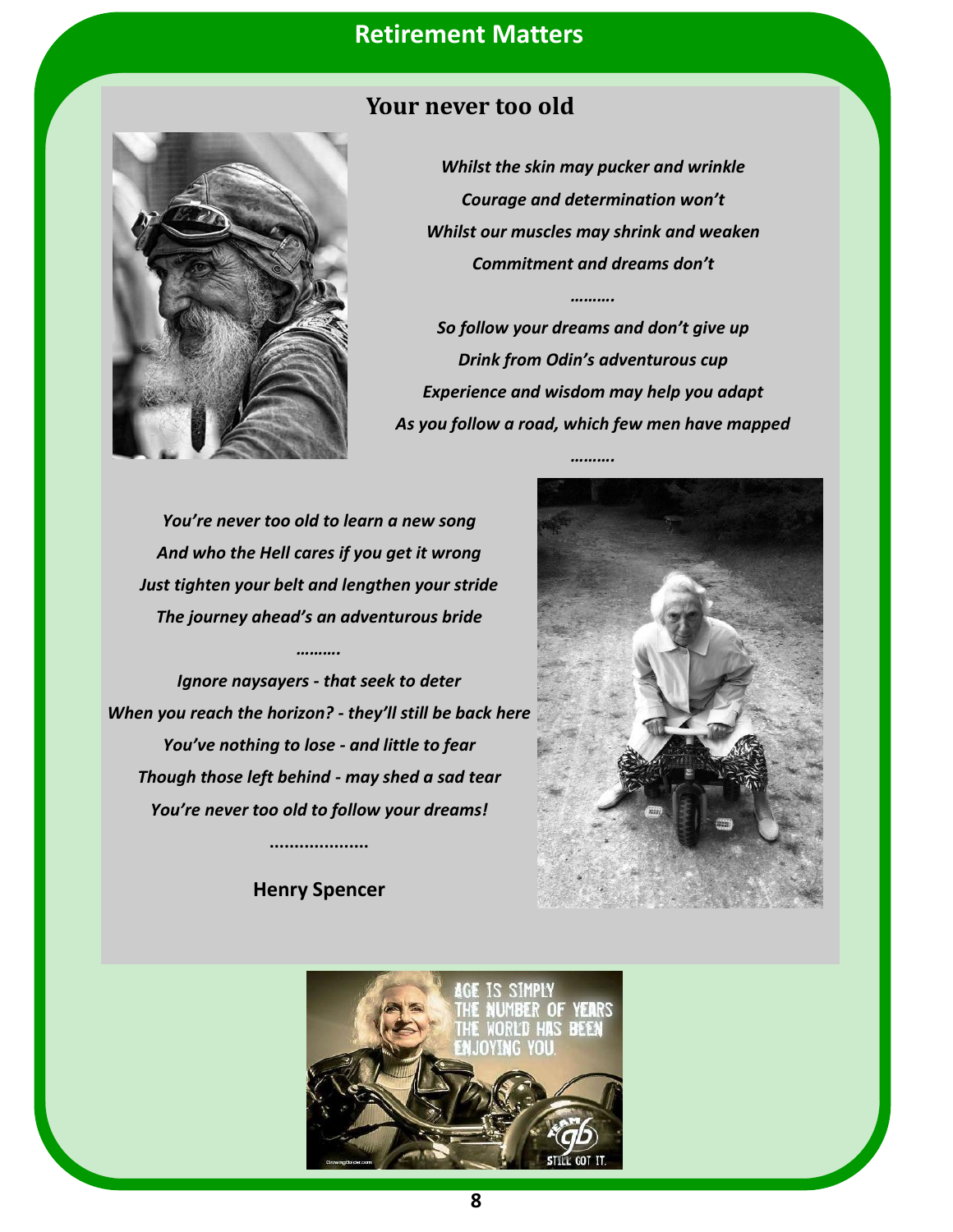# **Retirement Choices**

A Practical Guide to Choosing **Retirement Accommodation and Lifestyles** 



**By Henry Spencer** Illustrations by Coral Spencer

## **About the Book**

#### **Quotes from the author…**

Having worked in the retirement field for many years now, I am often asked questions such as… *"Which retirement village should I move to? - and, at what age should I retire? Should we go and live in our daughters granny-flat? Or, even should we stay in our present house?"*

In earlier years I used to try and answer the questions directly, however as I have entered this exciting phase of life, I have come to realise that I erred in thinking that I had all the answers. We are all different; we live in different circumstances; we have diverse personalities and varying needs, so to believe that I possess one size fits all answers... was arrogant.

The best that I can do is provide people approaching retirement years with the right questions.

… and I hope that the contents of this book will facilitate this proces**s**

**………………..**

**Henry Spencer**

# **We want to hear from you!**

Would you like to put down your own thoughts about retirement?

Share your own story?

Perhaps you have a question that you want us to answer, or an article you want to see?

Drop us a line at the mailing address below.

We are happy to consider submissions for publication, and we are keen to hear what questions or suggestions you might have.

This is a shared journey - come along for the ride!



**Books available from Henry Spencer - email: halfmens@telkomsa.net / Ph: 0725140913 www.henryspencerauthor.com**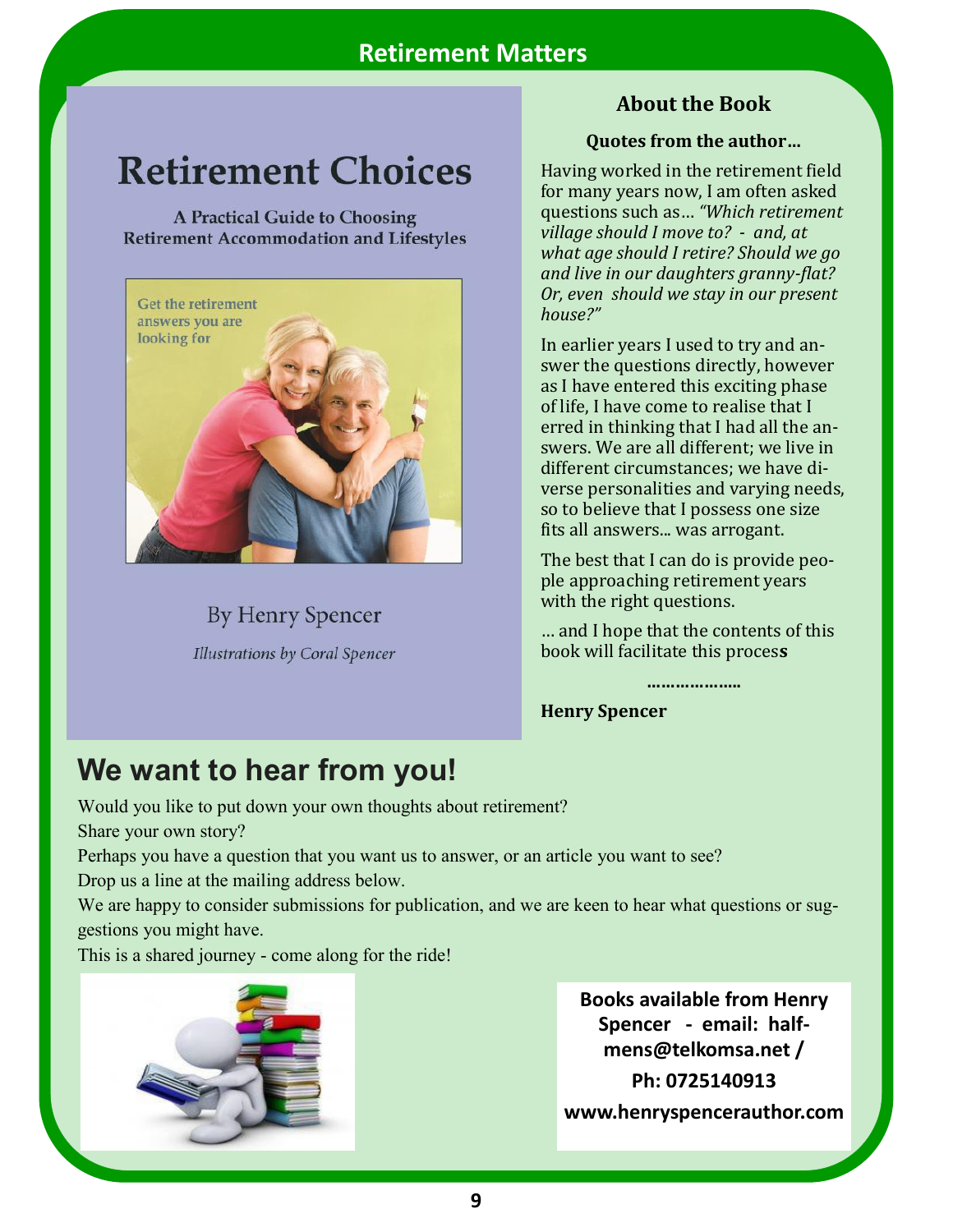#### **CUBERS - COMMUNAL '***UBERS'* **FOR SENIORS**  $\bullet$

We have all heard of *Ubers,* a type of privatised taxi services . But there is now a new kid on the block… *CUBERS!* In short CUBERS represent a transport arrangement, whereby seniors living in a retirement complex share transport, and the costs, to the mutual benefit of all participants.



### **WHY IS COMMUNAL TRANSPORT NECESSARY?**

- There are 8 times as many women in retirement villages as men, and very often some of them are no longer able to drive. Why? Often when couples downsize from two vehicles, to one - the husband assumes the main driving role… and when he dies, he leaves behind a wife who has not practiced her driving skills for many years… And driving is certainly a case of practice makes perfect! (Note: Husbands normally die first because God prefers men; and so takes them home earlier!)
- The costs of maintain a vehicle become unaffordable… This includes licence fees, insurance, repairs and fuel (See page 13)
- Residents develop medical issues which preclude their being able to drive; issues such as vision impairment, loss of co--ordination skills etc. (I have often said that the smell of a burning clutch, and noise of an over-revved engine is an indication that you are in a retirement village: as does the sight of dents and scratches on vehicles, and the odd scrap of traffic police uniforms on bumpers!)
- Given the manner in which some people in South Africa drive… many people just lose confidence.

(Continued on next page)

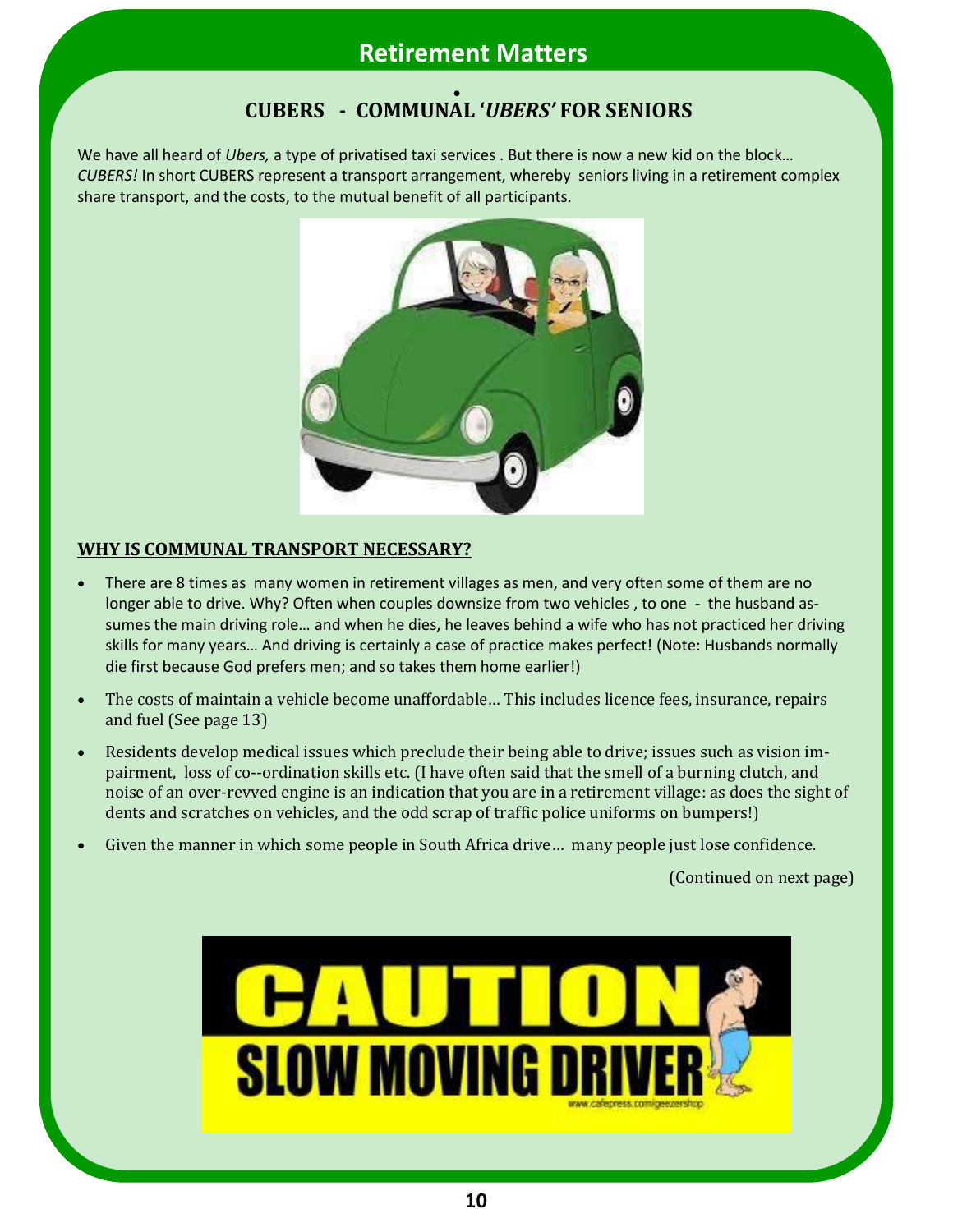# **CUBERS - COMMUNAL UBERS FOR SENIORS (Continued)**

### **SO HOW DO WE OVERCOME THIS PROBLEM**

- Three or 4 chosen people share one vehicle
- The person owning the said vehicle would need to be paid for their share, based on a value obtained at the date of entering into an agreement (For example Mrs Brown owns the vehicle, and arranges to share it with two others. The obtained current value is R45,000. On entering into the contract the other two would each pay her R15,000:; meaning that each from then on have a 33% SHARE And from then on each would need to contribute to a third of the running costs on a monthly basis.
- In situations where the usage/ mileage of one driver, far exceeds that of the others, special arrangements could be entered into. (Likewise for occasional long trips).
- If the driving skills of designated drivers deteriorates, that must agree to relinquish driving when so informed by their other co-owners.
- All participant drivers must be nominated as drivers with the insurance company, and the outcomes of accidents and insurance claims, will be shared by all three.



### **And don't think that there won't be arguments There will! The will be arguments about how you drive! About whether you should be driving! About who caused an accident, or broke the car! About how much each of you is paying! About the route you have taken! BUT JUST DO THE SUMS… ARE THE COST SAV-INGS WORTH IT?**

#### **SOME CAUTIONARY NOTES / SUGGESTIONS**

- Ideally use an automatic vehicle… IF all the drivers can handle it?
- Two sharing participants may be better than a larger number.
- It would perhaps be preferable to have a contract drawn up by an attorney?
- Don't think that because you are close friends with you driving partner, that there is no need for a contract? …. You are unlikely to remain friends!
- Each driver pays their own speeding fines.
- In the event hat one driver gets killed or dies, the full ownership of the vehicle reverts to the survivors.

**………………..**

**Henry Spencer**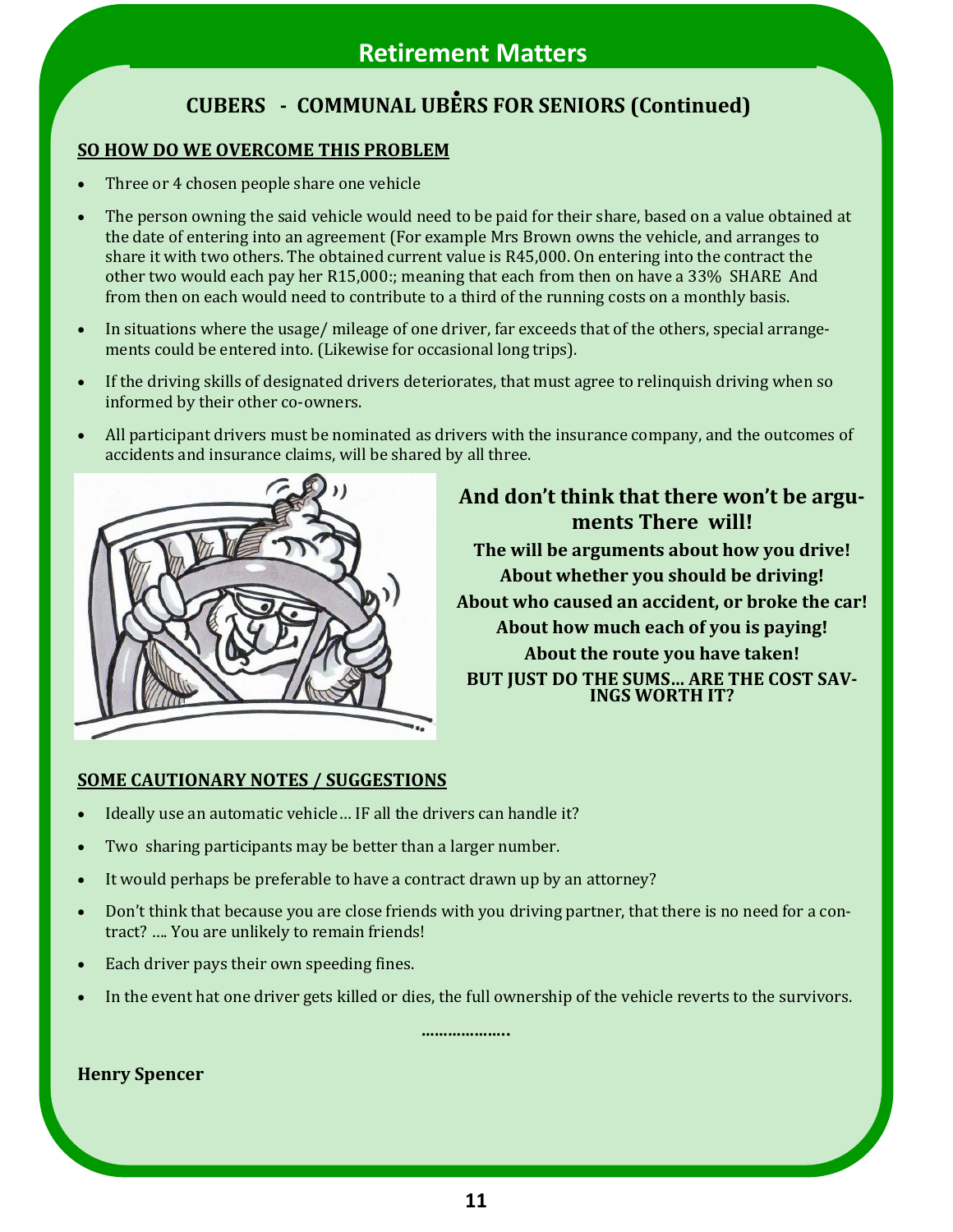# **Previous Devastating Pandemics**

**We tend to think that our suffering in current times is extreme - often overlooking the fact that our ancestors underwent far more cataclysmic catastrophes. And in considering the deaths, it needs to be borne in mind that the world's population was in those years - far smaller! For example in:**

**541 AD, during the** *Plague of Justinian***, it is estimated that it killed up to 50 million - this at a time when the world's population was thought to be approximately 500 million). And that plague is said to have lingered, and revisited for a period of up to 200 years. (It was even said that there were sometimes not enough people around to bury the dead!)**

**1346 AD, when the '***Black Death'* **struck, the world's population was said to be only 450 million, of which nearly half died!**



#### **The Esplanade Hotel Weymouth**

So we could perhaps take two lessons from these historical facts. Firstly we have so far been extremely fortunate, as current estimates tend to indicate that (as of the 11<sup>th</sup> of March, 2022) - only 6,059,271 deaths have been recorded, from a population of 7.9 Billion. This is far, far less, with the fatality rate of those contracting the Covid virus estimated to be approximately 3%. But looking at the length of time that the *Justinian (Bubonic) Plague* hung around... it's not over yet!

| <b>Date</b> | Name / Coun-         | <b>Type</b>                           | No of deaths | % of Worlds Population           |
|-------------|----------------------|---------------------------------------|--------------|----------------------------------|
|             | try                  |                                       |              |                                  |
| 541-542     | <b>Plague of</b>     | <b>Bubonic Plague</b>                 | 50 million   | 10%                              |
|             | <b>Justinian</b>     |                                       |              |                                  |
| 735-737     | Japan                | <b>Japanese Smallpox</b>              | 2 million    | 30% of Japans Population         |
| 1346-1353   | <b>Europe</b>        | <b>The Black Death</b>                | 200 million  | Up to 50% of Europe's Population |
| 1633-1634   | <b>North America</b> | <b>Small Pox</b>                      | 10 million   | 70% of indigenous people         |
| 1852-1860   | World                | 3rd Cholera Pandemic                  | 1 million    |                                  |
| 1914-1918   | <b>World</b>         | <b>World War 1War</b>                 | 16 million   |                                  |
| 1918-1919   | <b>World</b>         | Spanish Flu (H1N1)                    | 50 million   | Up to 10% of cases were fatal    |
| 1940-1945   | World                | <b>World War 2r</b>                   | 60 million   |                                  |
| 1981-2021   | <b>World</b>         | <b>HIV</b>                            | 25 million   |                                  |
| 2003        | <b>Africa mainly</b> | <b>SARS (Type of Corona</b><br>Virus) | 774          | Up to 15% of cases were fatal    |
| 2014-2016   | <b>Africa mainly</b> | <b>Ebola</b>                          | 11,325       | Up to 40% of cases were fatal    |
| 2020        | <b>World</b>         | COVID-19                              | 6 million    | Up to 3% of cases were fatal     |

#### *It's not over 'til the fat lady sings!*

**....................**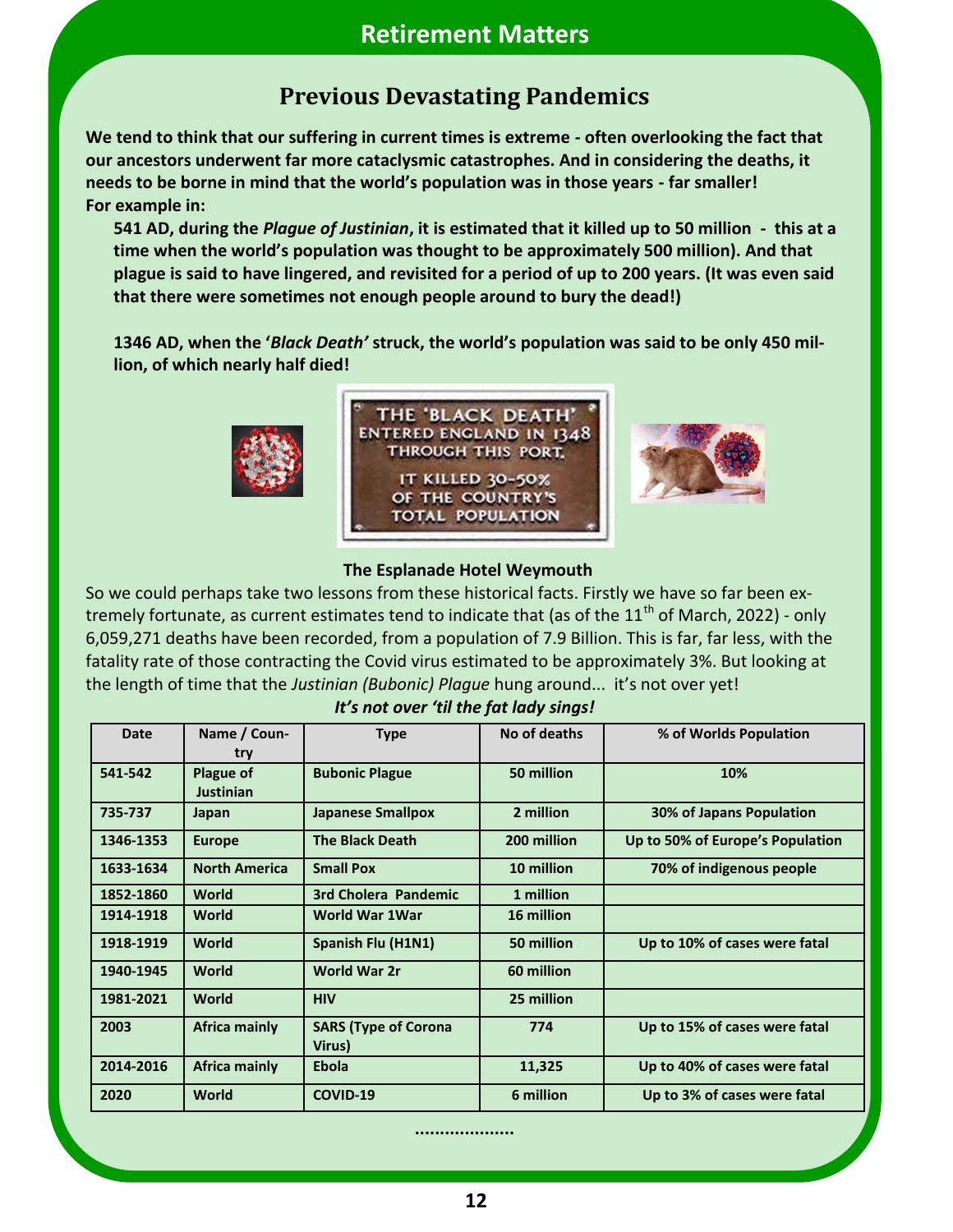## **Why do people move into retirement villages?**

**Because they are old; No! Because they might need frail care? Only partly, as no more than 2% of people over the age of 65, and 8% of people over 80 will ever require it. No, in South Africa the main reason is security. A recent survey of three retirement villages showed that 72.5% of the purchasers were motivated by security concerns, the second highest reason being the availability of frail care. Other reasons were to facilitate their 'travel bug' i.e. they** 

| Reasons for moving in                 | <b>Village A%</b> | <b>Village B%</b> | <b>Village C%</b> |
|---------------------------------------|-------------------|-------------------|-------------------|
| <b>Security</b>                       | 73                | 70                | 72                |
| <b>Frail Care availability</b>        | 57                | 64                | 60                |
| <b>Attracted by life-style</b>        | 52                | 48                | 50                |
| <b>Escape work of a large home</b>    | 48                | 48                | 48                |
| Move was children's idea              | 28                | 34                | 31                |
| Spouse/Partner died                   | 20                | 17                | 19                |
| Ill health                            | 15                | 4                 | <b>10</b>         |
| <b>Health of partner deteriorated</b> | 14                | 26                | 20                |
| Friends or relatives live in village  | 14                | 24                | 19                |
| <b>Children emigrated</b>             | <b>10</b>         | 5                 | 8                 |

| <b>SOUTH AFRICAN COVID STATS</b> |                  |                       |                     |  |  |  |  |
|----------------------------------|------------------|-----------------------|---------------------|--|--|--|--|
| <b>DATE</b>                      | <b>NEW CASES</b> | <b>24-HOUR DEATHS</b> | <b>ACTIVE CASES</b> |  |  |  |  |
| 15/03/22                         | 1.648            | <sup>2</sup>          | 18,219              |  |  |  |  |
| 16/03/22                         | 19,80            | 40                    | 14,743              |  |  |  |  |
| 17/03/22                         | 1,681            | 62                    | 15,052              |  |  |  |  |

# **We want to hear from you!**

**Would you like to put down your own thoughts about retirement? Share your own story?**

**Perhaps you have a question that you want us to answer, or an article you want to see? Drop us a line at the mailing address below.**

**We are happy to consider submissions for publication, and we are keen to hear what questions or suggestions you might have.**

## **Send your queries or articles to: halfmens@telkomsa.net**